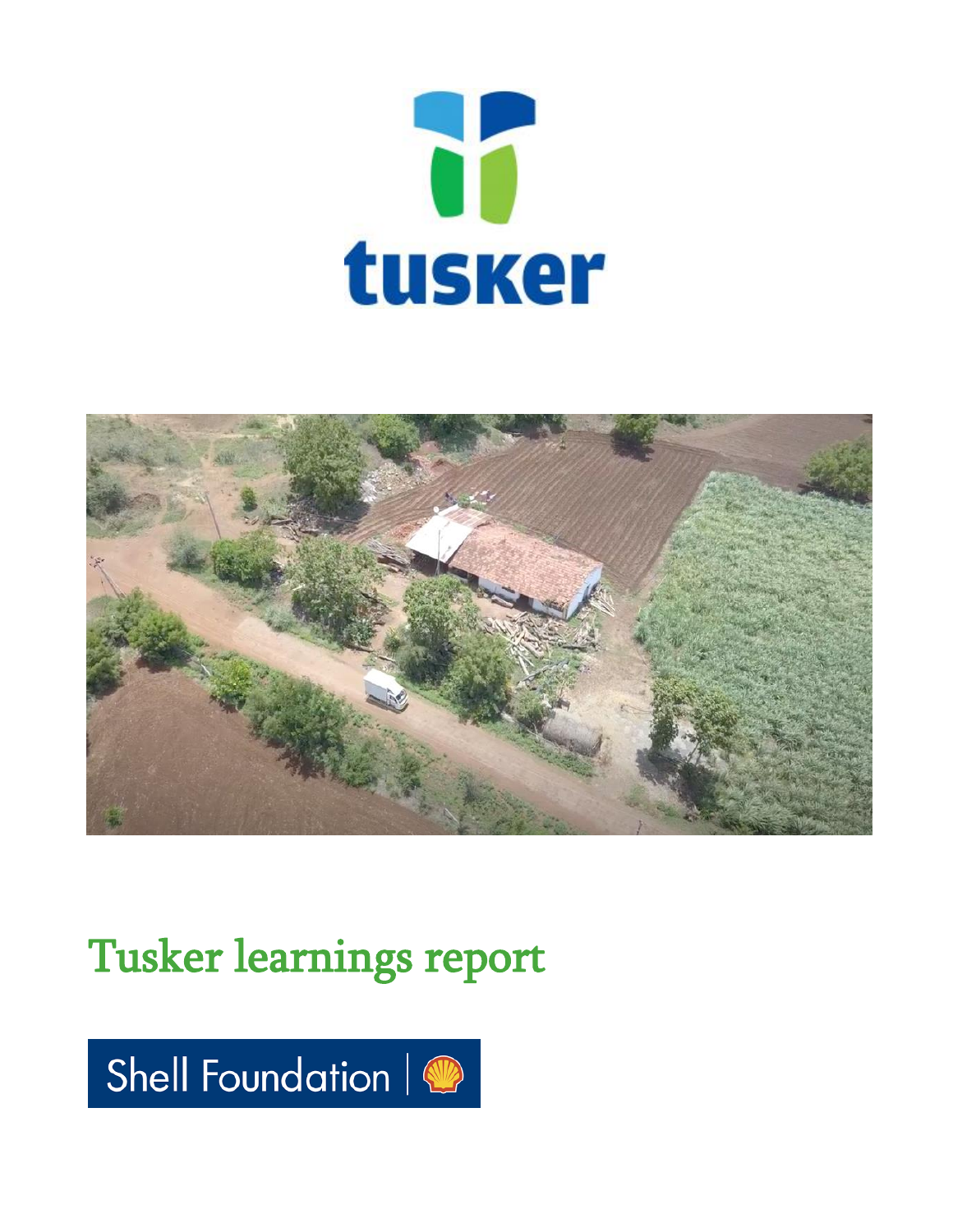### Contents

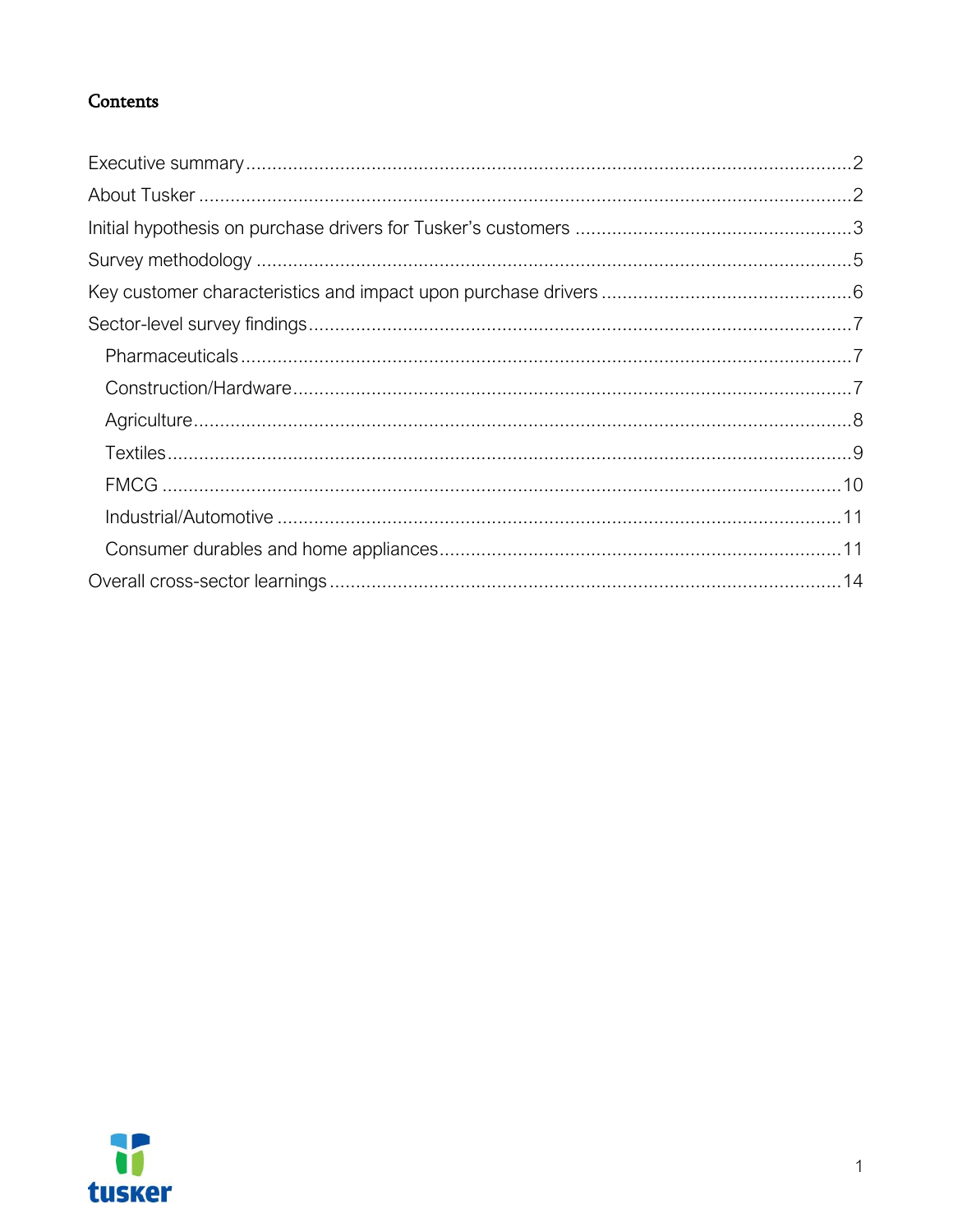## Executive summary

Last mile logistics obstacles continue to choke economic growth across rural India, which houses up to 70% of India's population and which contributes to approximately 35% of India's GDP by way of agriculture, self-employment services, construction etc. Last-mile delivery (LMD) in rural markets is often seen as an undifferentiated, informal sector offering. In reality, transport capacity is simply utilised differently than inter-city routes where formal freight clearing marketplaces have been established. Reliable freight services are scarce in much of the rural developing world, and while there are innumerable factors responsible for it, certain technology-mediated interventions are beginning to improve conditions significantly. As the reach and diversity of supply chains into these markets evolve, understanding the varying priorities among market segments can inform successful business deployment strategies.

In this report, we aim to identify factors that influence purchasing behaviour and determine their relative importance. We begin by taking the business data of Tusker Transport (order transactions and associated metadata) as primary sources to examine along with customer interviews. The study draws on multiple years of correlating business trends and marketing heuristics and our strongest conclusions are that purchase drivers are more varied than often presumed, and that "low price" is not sufficient as a strategy to approach these markets.

## About Tusker

Tusker Transport was launched in 2016 by Logistimo India Pvt Ltd as a project meant to accelerate the potential that mobile technologies had to significantly improve freight efficiency in the rural, low-resource environments. The rural logistics market's many inefficiencies manifested as expensive, unavailable and unreliable goods transport which had cascading negative impacts on rural economies. From Tusker's earliest stages, Shell Foundation has provided grant funding to develop, deploy and evaluate mobile technologyadapted service models to address these challenges and in course expand market access to underserved communities. to It is believed that affordable goods transport can drive an economic renaissance for the 60% of Indians living in rural areas, who generally pay more for to both send and receive essential goods to access markets. Further, the digital transformation of rural freight can facilitate credit inclusion for millions of rural businesses, hence increase accessibility for end-consumers for impact products.

In 2019, after years of market validation in the northern region of India's Karnataka state, Tusker incorporated as an independent entity with the expectation of scaling the business paradigm across a wider geographical footprint in the coming years.

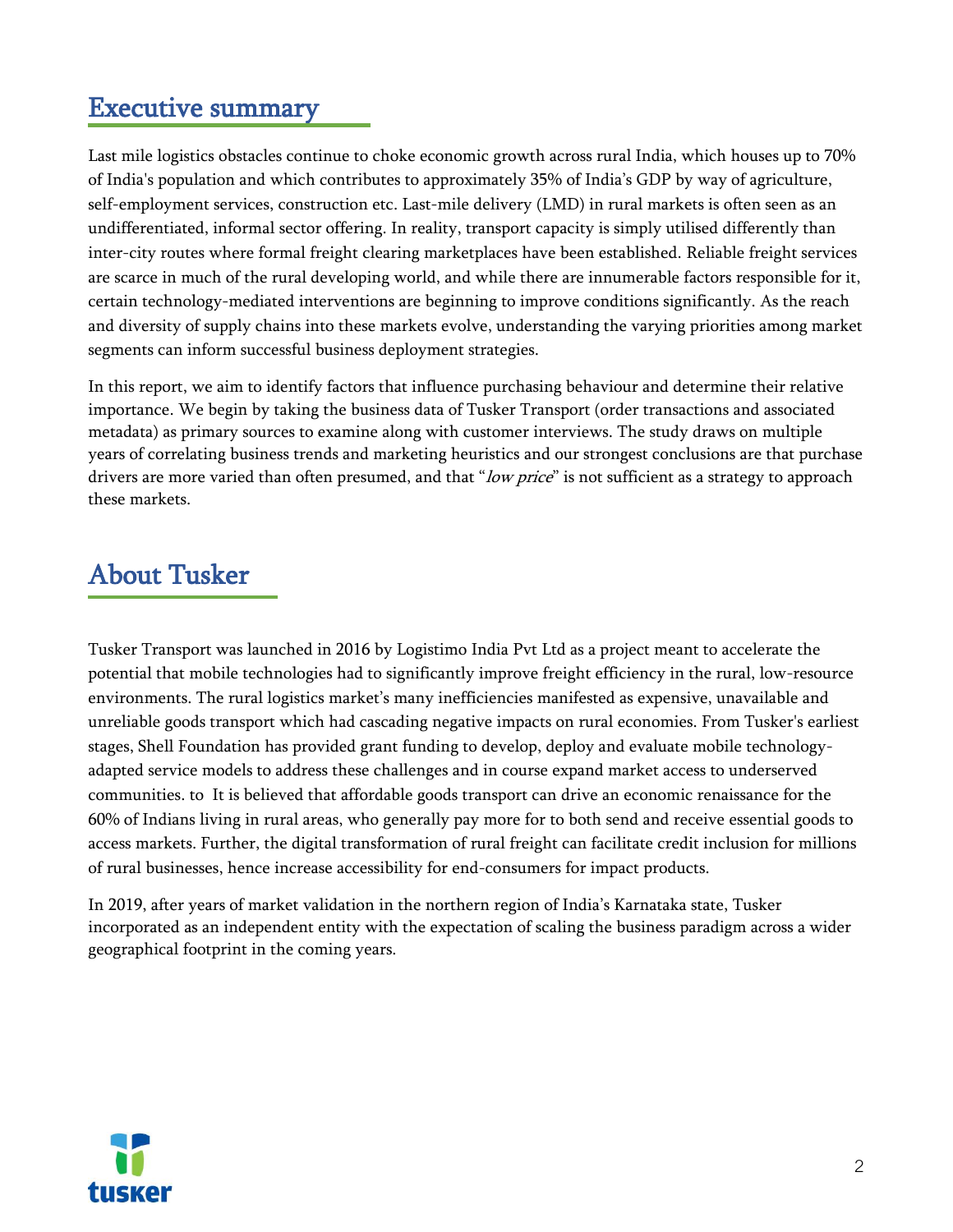## Initial hypothesis on purchase drivers for Tusker's customers

Tusker's initial hypothesis was that the primary purchase drivers for their last-mile customers were the following:

- Reliability
- Accessibility
- Affordability

## Reliability

Tusker defines reliability as their ability to meet the customer expectation of executing deliveries according to the service-level-agreement as well as minimising errors that may not be explicitly stated in it. Tusker's offering encapsulates the following options that drive perceived reliability for the customers:

- Formal invoicing and billing: Tusker automates the generation of these documents unlike informal transporters who typically don't abide by these business process expectations. Additionally, Tusker's digitised format allows for reprinting in case hard copies are lost.
- Guaranteed one-day deliveries: Tusker guarantees this in accordance with market expectations, whereas informal vendors often delay dispatches by several days to allow for their trucks to reach higher utilised capacity for cost savings.
- Deep rural coverage: With a commitment to serving smaller towns, businesses don't need to worry that Tusker will decline part of their shipment. This gives dispatchers the confidence not to have to juggle a multitude of vendors in their daily workflow, or to cancel their customer's orders because no transporter is willing to service the location.
- Track and trace features: Customers are able to see the location and status of their consignment via the Tusker app. Also, in case of misplacement, Tusker is able to internally locate the last registered location in the network to rectify the situation. This security allows the company to guarantee compensation for loss, and in the context of other services stands out as a highly reliable offering.
- Full-truckload priority deliveries: Many businesses require both less-than-full-truckload and fulltruckload priced offerings depending on their shipment type. While Tusker's core operational paradigm is load aggregation, our ability to also book full-capacity loads is important for the strength of our customer partnership. This minimises their need to engage with multiple vendors, and moreover represents a valuable business opportunity in itself.

## Accessibility

Tusker's offering encapsulates the following options that drive perceived accessibility for the customers:

• Proximity & placements of collection points: These are Tusker partner-managed storefronts that are strategically positioned near trading clusters that allow for shippers to drop-off consignments inperson. This is an alternative to requesting a scheduled doorstep pickup or making a longer journey to a Tusker depot.

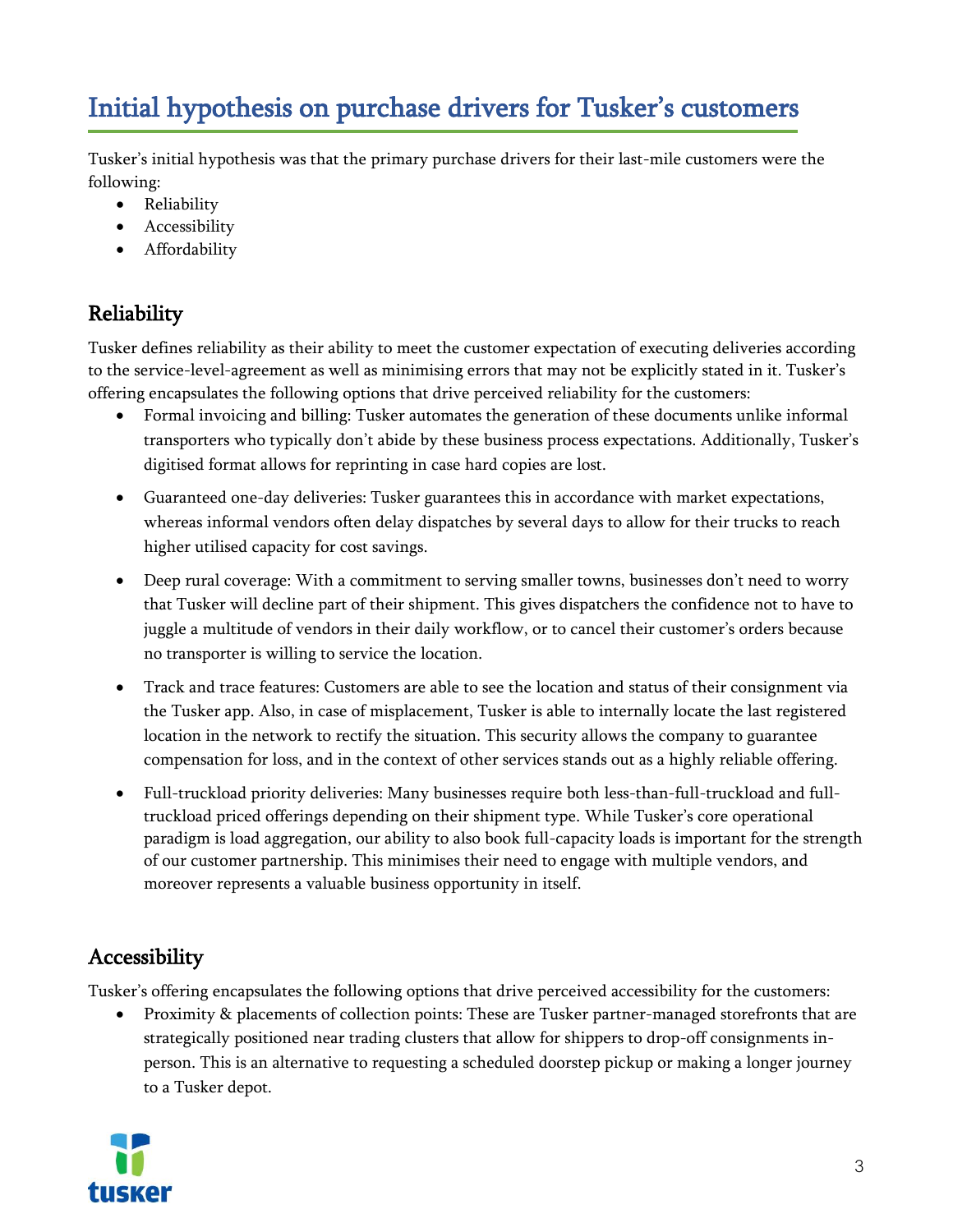- Single point of contact for enterprise customers: These are customers who have high, consistent shipment turnovers with Tusker and are given the opportunity to pay a monthly invoice. Unlike adhoc customers, they are assigned a dedicated customer service agent for their shipment and general account queries. This builds trust and a sense of partnership that may not be the case with other freight vendors.
- In-app contact management: Businesses, whether distributors or manufacturers, tend to dispatch to a long list of recipients. Entering contact details every time is very tedious, prone to error, and slows down processes. The Tusker customer app allows for these details to be saved and referenced at their convenience and strengthens their sense that dispatch processes are handled on a single accessible platform.
- App-based ordering: A core business thesis of Tusker is that mobile computing allows for costefficient and scalable order management. This is still novel in the rural LMD service landscape and enhances accessibility considerably.

## Affordability

Cost has also been a key driver for all rural distribution players. Tusker addresses the need for affordable distribution services in the following ways:

- Less-than-truckload (LTL) pricing: Because Tusker's technology platform allows for aggregation of demand across a large set of daily customers, we are able to consolidate the loads of multiple shippers onto each truck and pass these cost-efficiencies over to customers with lower prices. While this is typical on well-trodden inter-city routes, it is uncommon on rural ones where vendors insist of full-truckload prices.
- Transit insurance: Tusker's service-level-agreement assumes indemnity for loss and mishandling of goods within reasonable limits. At present, the company insures consignments in its own capacity as a goods transporter, and passes the compensation to customers. This is not standard practice among last-mile freight vendors and is an example of how Tusker bundles value-added services that customers may have had to seek independently (with additional cost) as part of the basic service offering.
- Dedicated helpers on large consignments: The labour that is essential for loading and unloading boxes is not present at all service locations. Tusker ensures that a helper accompanies our transport partner and factors it at a reasonable rate into the shipment price. Other transporters often inflate prices opportunistically for this convenience.
- Discounts on monthly billed customers: Customers with larger average volumes can qualify for "enterprise" status. With this option they receive a consolidated monthly invoice on which Tusker offers negotiated bulk discounts.

In order to develop focus on value additions that matter most to customers, Tusker has designed a survey to study top purchase drivers for their customers.

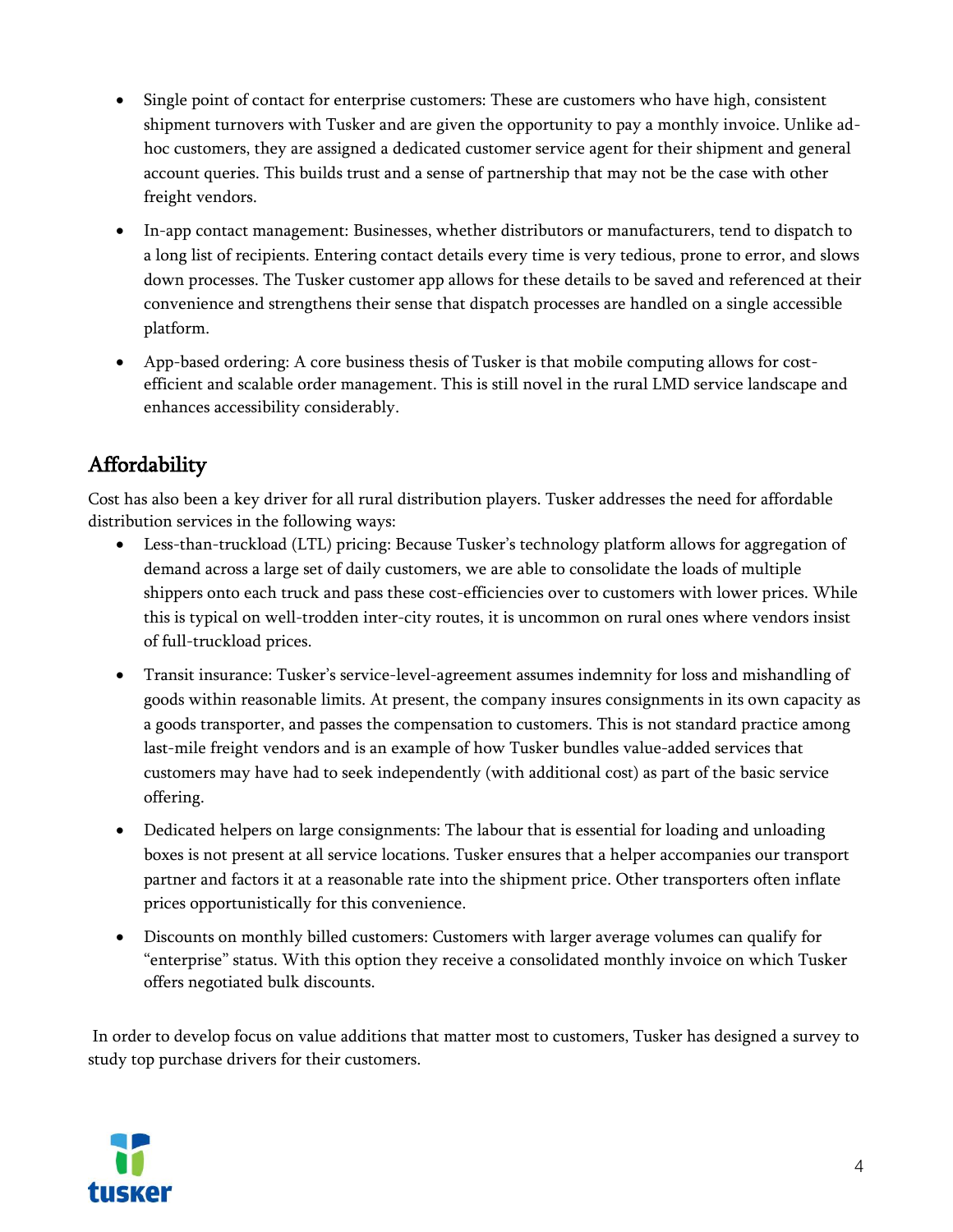## Survey methodology

Tusker used customer surveying and staff feedback to better understand their customers' primary purchase drivers across reliability, accessibility and affordability of Tusker's distribution services, with the following methodology.

Key Research Questions:

- What are your Top 3 service expectations of freight partner?
- Are specific value-added services attractive to your enterprise?
- Is Tusker your sole freight vendor? If not, what is the reason?
- Would you take a discount for late delivery or pay a premium for same day delivery?

The responses to the above questions were then categorised either within the 3 categories of the initial hypothesis, if applicable, or as "other".

Type of information gathered and method:

- Ranked choice responses from customer interviews
- Qualitative insights from Tusker's Business Development Team, based on 3 years of field experience and customer reviews
- Tusker transaction data filtered across multiple categories

Selection of interviewees:

- Leading customers in segments defined by industry vertical, vendor type, and location context (urban vs rural) were selected
- All of Tusker's 4 business development associates (BDAs) submitted anecdotal perspectives of sector specific motivations, based on interviews

Other data taken into consideration:

• Consignment value: Sectors have different average invoice values for the goods shipped. The research took into consideration how that variation might influence purchase drivers like reliability.

Tusker engaged 4 business development associates (BDAs) and 40+ customers across 8 sectors for this survey.

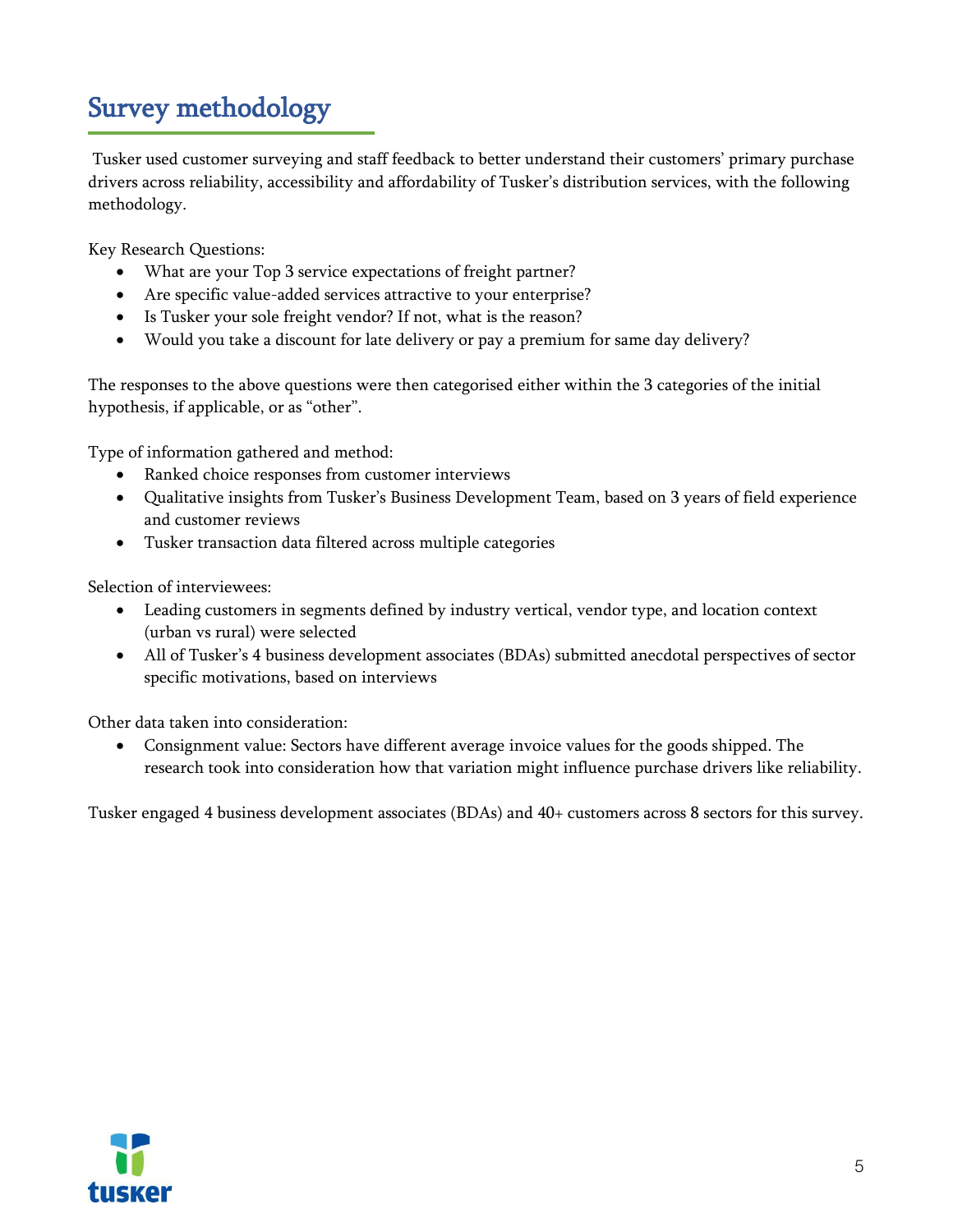## Key customer characteristics and impact upon purchase drivers

In order to study purchase drivers informing decisions of rural distribution customers, it is important to first understand key players and their overarching dynamics. Tusker from their experience summarise these traits as below:

Customer sector: In the course of 3 years of service, the customer composition has evolved in rural areas served by Tusker. Pharmaceutical and textile distributors were early adopters of Tusker's service and had low order values. Subsequently, fast-moving consumer goods (FMCG), agricultural supplies, and construction materials ascended in importance. These sectors traded in greater consignment volume and came with customer expectation of long-term relationships. At present, the 8 leading industry sectors that Tusker serves mirror the rural economy in its composition. In the subsequent section we will expand on what has come to characterise the varying priorities of each of these industry sectors.

Shipper-receiver dynamics: Each sector has its own split between shipper payment versus receiver payment. This shift in payment responsibility was thought to have an impact on price sensitivity and other purchase drivers.

Value chain position: Across sectors, position within the value chain also appears to affect need for and dynamics of distribution activity, including pricing expectation.

As such, a comparative understanding of purchasing behaviour by sector, distribution echelon and location context becomes compelling for its potential to draw more insights.

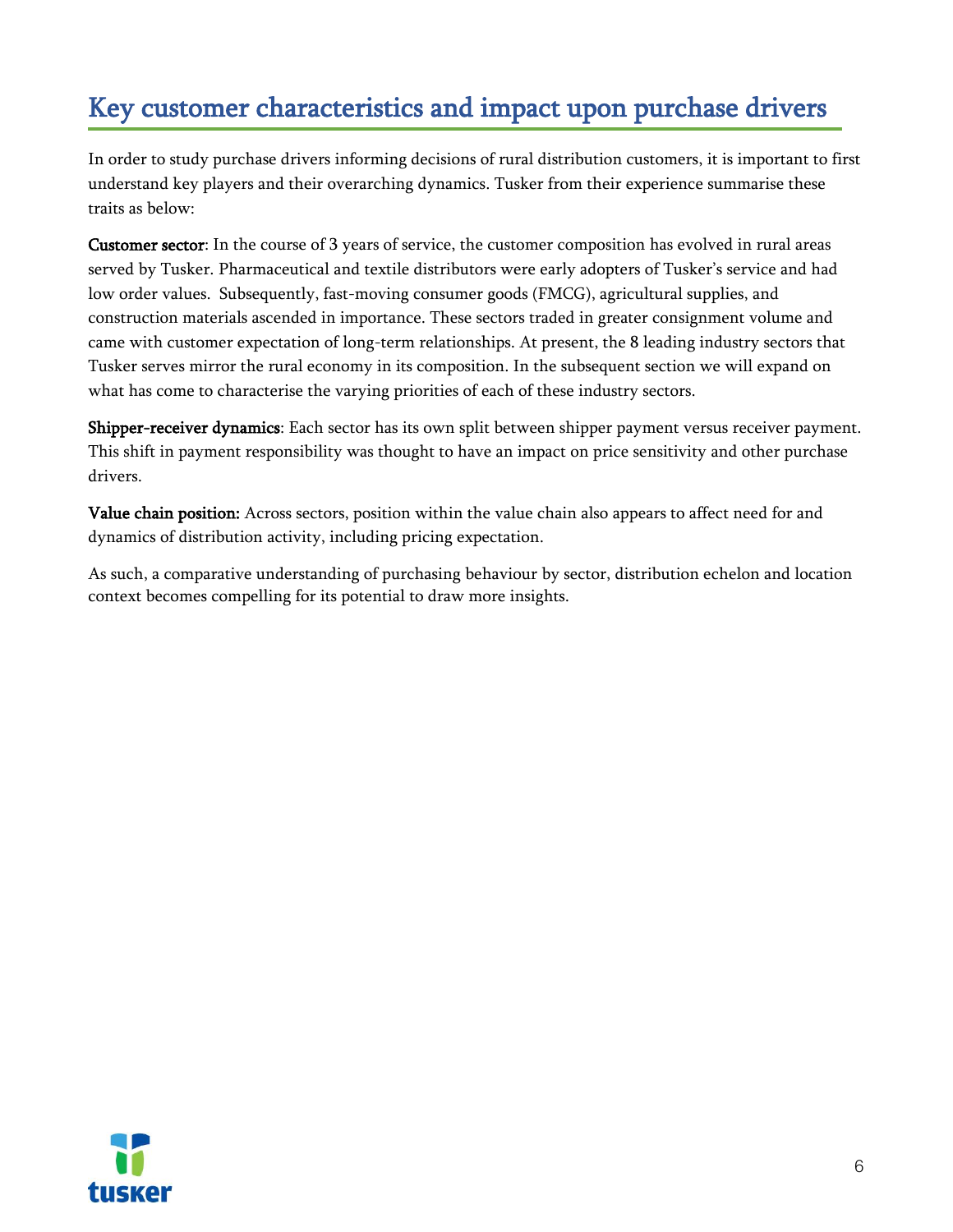## Sector-level survey findings

Given the importance of freight consolidation as the driver of last-mile delivery's economic viability, Tusker must find ways to serve a variety of sectors, each with their own seasonality and requirements in terms of pricing, volumes and other features. As expected, it was evidenced that different sectors have slightly different priorities and hence have varied purchase decision drivers.

### Pharmaceuticals

*In the survey period, this sector decreased in revenue share from 22.3% to 14% over a year, while growing nominally by 135%.*

Pharma shippers have indicated material tracking, a reliability-enhancing value addition, to be their top purchase driver apart from consignment security. The latter is emphasised because medicine has a relatively high declared value (>\$200 for a box on average). Material tracking to drive committed timely deliveries

100% Consignment security

retains importance because shippers pay for consignment delivery for 94% of all pharma orders. The priorities of these distributors, as Tusker customers, are driving freight vendor selection.

Accessibility enabled by the multiple collection points and last mile reach was next the highest priority purchase driver for the category. Pharma wholesalers tend to be located in fairly congested market clusters which are not convenient for freight vehicles to dock at, hence the option to drop the boxes to conveniently located Tusker collection points is seen favourably. The flexibility to request door-pickups remains, facilitating smooth distribution workflows for dispatchers.

## Construction/Hardware

*At the time of survey, this sector accounted for a 24% share of all Tusker revenue, having improved from 11% the year earlier. Over the same period, the revenue from this category of shipments increased by a dramatic 563%.* 

In the construction and hardware sector, customers prioritised reliability value addition above all others. Among the reliability-oriented drivers, all respondents cited "tracking/service levels" as desirable, and 40% cited digital documentation for proof-of-delivery and invoices as

important. Moreover, although approximately 60% of orders in this sector are paid for by recipients, tracking is still very important because of high average consignment values and distributor sales teams' mandates to respond quickly to retailer demand.

### Purchase drivers: Pharma Shippers









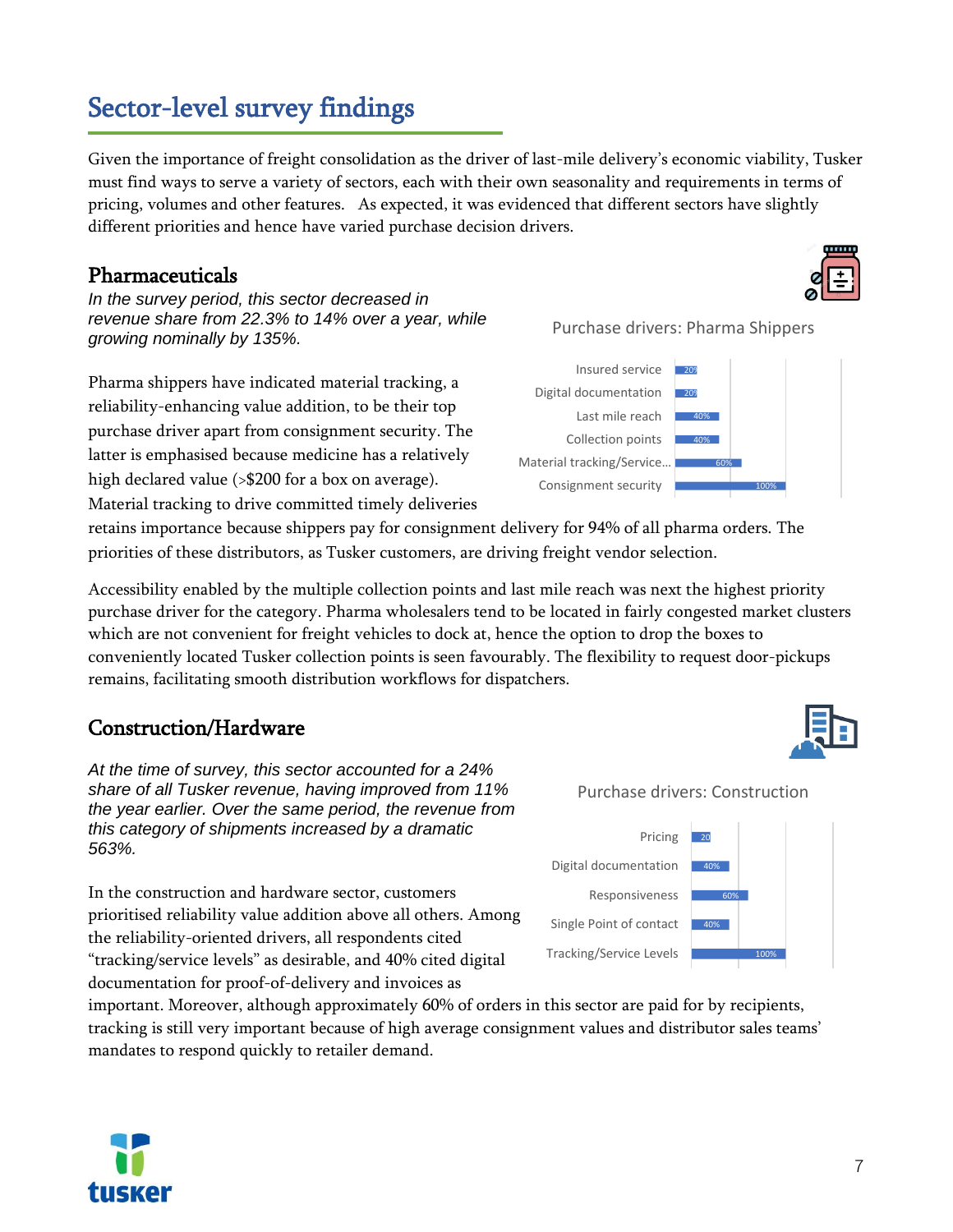Next in order of priority were survey responses indicative of service accessibility. Overall, the characterisation of Tusker as a "responsive" organisation was mentioned by 60% of the segments' customers, and 40% specified that having a single point of contact drove their satisfaction. As many construction and hardware customers are regional carrying-and-forwarding agents that are accountable for more detailed reporting to the corporate brands they represent, they expect their freight vendor to be aligned to the same practices. In the fulfillment of those expectations, Tusker partners use the mobile app to complete proof-ofdelivery formalities, which along with online waybill processing are categorised as "digital documentation" in the graph and cited as a purchase driver for 40% of respondents in the sector.

*"We know that if we have any question about service changes or billing, we can easily reach the same person we are familiar with" - Berger paints (Tusker customer)*

## **Agriculture**

*In the survey period, this sector increased in revenue share from 5.5% to 7.2% over a year, while growing nominally by 405%.*

In the agricultural inputs sector, service value-additions related to accessibility were unanimously appreciated. All respondents cited "last-mile reach" and "customer app" as purchase driving features. Apart from textiles, this sector has the highest percentage of orders being paid for by the receivers, at approximately 80%, and the sample represented the prevalence of carrying-andforwarding agents as shippers. Receiver-pay is often





indicative of the goods purchaser being the initiator of the transaction and relying on a great diversity of upstream suppliers for their business. In this case, the payer is not the party choosing the transport vendor

In this sector, another priority among the surveyed was "digital documentation". This comprises transport invoices, digitally uploaded proof-of-delivery receipts and online waybill processing with regulatory authorities. Often, informal freight vendors are not able to collate these documents which have to be shown as evidence if the business is to receive payment from higher level distribution offices. Finally, Tusker expects these larger regional enterprises to require reach to the deeper parts of the locality and that in comparison to other sectors, this is the most rural in orientation.

Demand is highly seasonal and agricultural inputs vary from being on par with the highest revenue sectors in July to its decline in December. Because of this, these enterprises don't maintain year-round dispatching and freight capacity, but look for strong vendors during the season of peak demand.



*"Tusker ships to many destinations that are not common for other services" - Biostadt Corporation (Agriculture input distributor)*

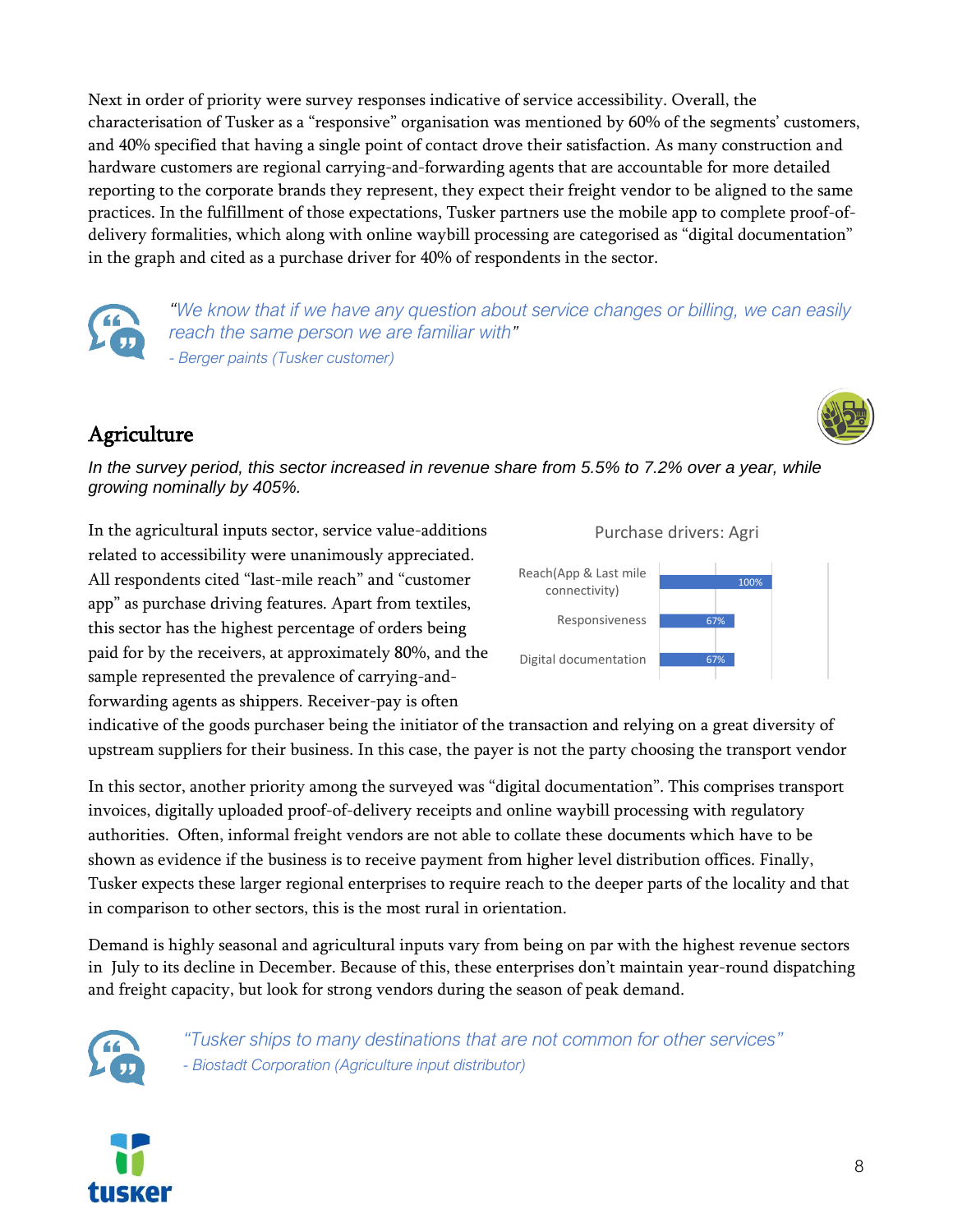## **Textiles**



In the survey period, this sector decreased in revenue share from 14.6% to 7.0% over a year, while *growing nominally by 79%.* 

Among Tusker's shipper base, this sector is dominated by very small multi-brand and generic wholesalers, and both are overwhelmingly (94.2%) receiver-pay. Moreover, it is a cost-sensitive sector that relies heavily on ad-hoc informal freight operators with whom the relationship is mediated via a porter's union.

Among textile and apparel wholesalers, all respondents emphasised the importance of service features that are reliability-oriented value additions. Besides the 67% who cited "door-to-door delivery" or "last-mile reach",

### Purchase drivers: Textile



the remaining all cited "material tracking" or "consignment security".

It can be inferred that because of the usually diffuse accountability, a formal, digitally enabled, ad-hoc service like Tusker is addressing an existing pain point at an acceptable price point.

Accessibility was the next most prioritised category of drivers, with a majority of respondents citing responsiveness and professionalism as key value-adds. Other light freight companies in the intra-regional segment do not have customer service desks, nor single point-of-contact for their queries.



*"We are happy with Tusker and find the service convenient and safe" - Manohar Handlooms (Textiles distributor)*

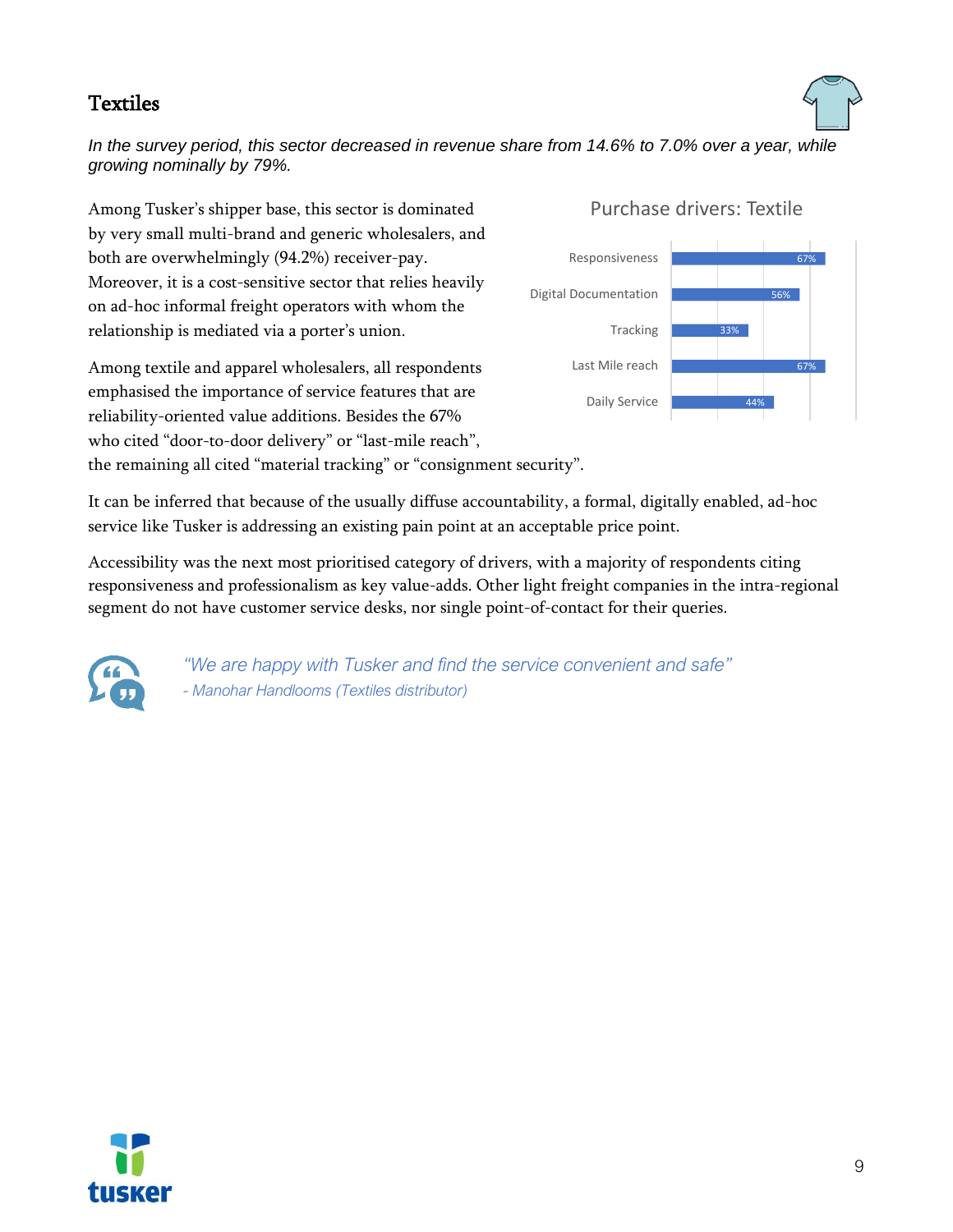## **FMCG**



*In the survey period, this sector decreased in revenue share from 27.3% to 20.8% over a year, while growing nominally by 87%.* 

Last mile reach, security & tracking of consignments and pp-based digital documentation have been picked as top value adds by 60% of Tusker's FMCG customers; and 40% of customers find single point of contact provided and ease of shipment collection as their motivation of choosing Tusker as their preferred logistics partner.

It is noted that only 20% chose pricing as their decision driver, making it conclusive that for FMCG customers accessibility and reliability are a higher priority for the current pricing offered by Tusker, which is on par with competitors. FMCG distributors are accustomed to

#### **Purchase drivers: FMCG**



having an in-sourced fleet for delivery or a seasonal contract with local freight vendors. In both of these cases, they have a high degree of control and visibility, and as such, those expectations carry-over to their engagement with a load consolidator like Tusker.



*"We like that we can place orders with the app. Tusker's digital approach is unique." - Prithvi agency (FMCG distributor)*

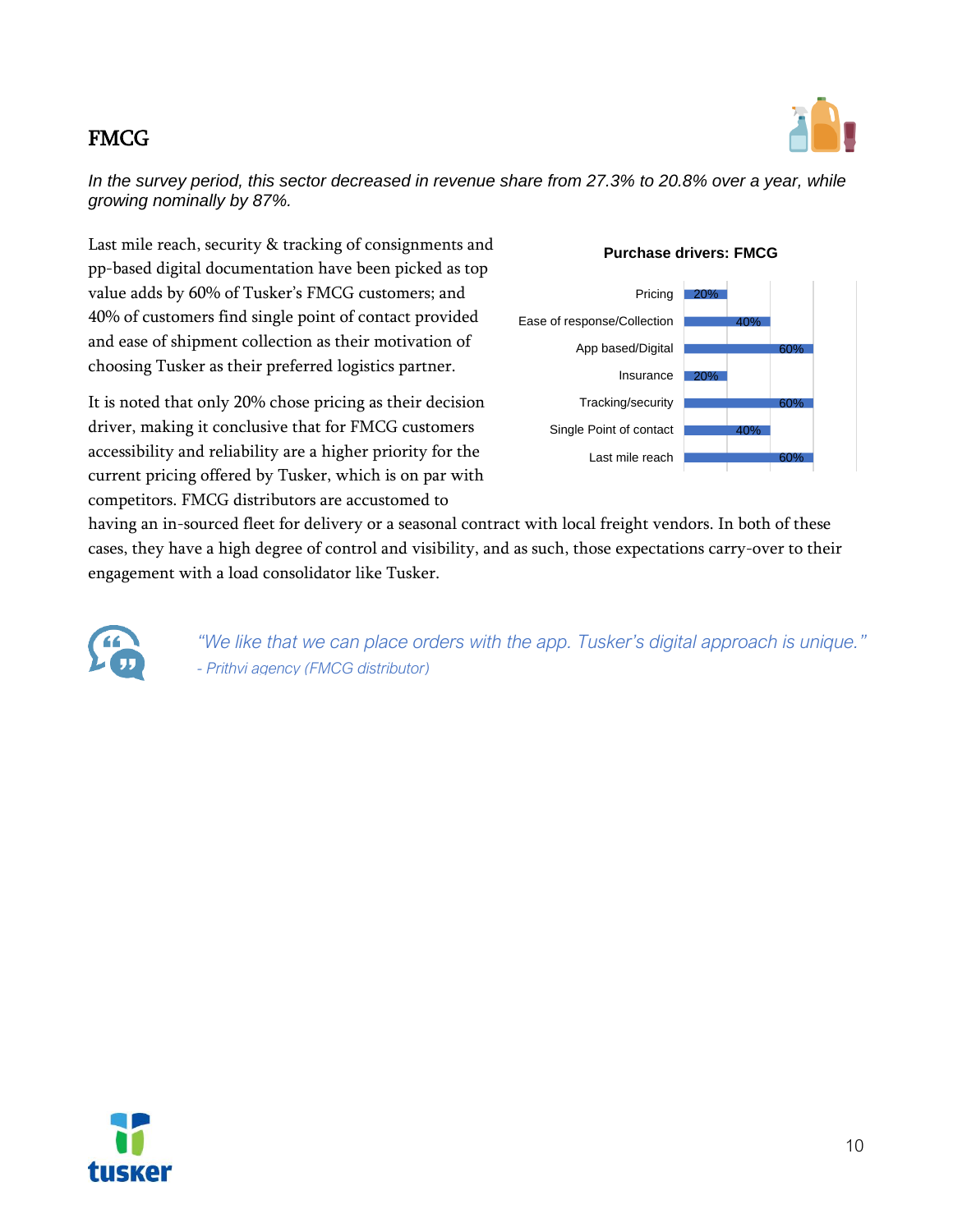## Industrial/Automotive (INDL)

*In the survey period, this sector increased in revenue share from 8.0% to 14.2% over a year, while growing nominally by 571%.* 

Industrial consists of auto components, machinery parts, lubricants, irrigation hardware and tyres. It makes up 15% of Tusker's orders. Owing to the high cost of items shipped, 80% of Tusker's industrial customers surveyed felt that consignment security provided by Tusker is their main decision driver to consistently use Tusker's services.

At comparable levels, 60% of INDL sector customers

perceive value in Tusker's wide last mile presence and the company's responsiveness throughout the logistics transaction. Among all sectors, INDL accounts for the second highest volume of transactions, and this distribution chain is highly fragmented across many small vendors. Tracking orders "offline" is tedious at scale and the automation of updates is a notable convenience for customers.

### Consumer durables and home appliances (CDHA)

*In the survey period, this sector increased in revenue share from 6.4% to 8.9% over a year, while growing nominally by 424%.* 

CDHA cover a class of consignments ranging from refrigerators and televisions to bicycles and table fans. CDHA demand tends to coincide with festival seasons, during which there are aggressive brand promotions.

CDHA customers echo similar thoughts as those of auto/industrial shippers. 75% of them highlighted consignment security coupled with deep rural market coverage by Tusker as their main purchase decision drivers.

Customers felt secure that Tusker would not outsource their shipments to further smaller transporters and are willing to pay for Tusker's services for this value addition. Other LMD businesses commonly pass on

tusker

consignments that they cannot handle to third parties without providing a line of accountability. This is accepted because of the prevailing low service expectations in the rural market context. With Tusker, because of tracking alerts, an accessible customer service team and the clearly stated service-levelagreement, it is clear to the customer that Tusker is highly accountable. Moreover, the CDHA category has the highest average declared value for consignments, and correspondingly the highest shipping price by weight. These indicate a less price-sensitive but more security oriented shipper.



Tracking & security Responsiveness/Single…

Last mile/rural reach

Tracking/security

Responsiveness/Service

App

App based







60%

60%

80%

40%

Purchase drivers: INDL

75%

50%

25%

Purchase drivers: CDHA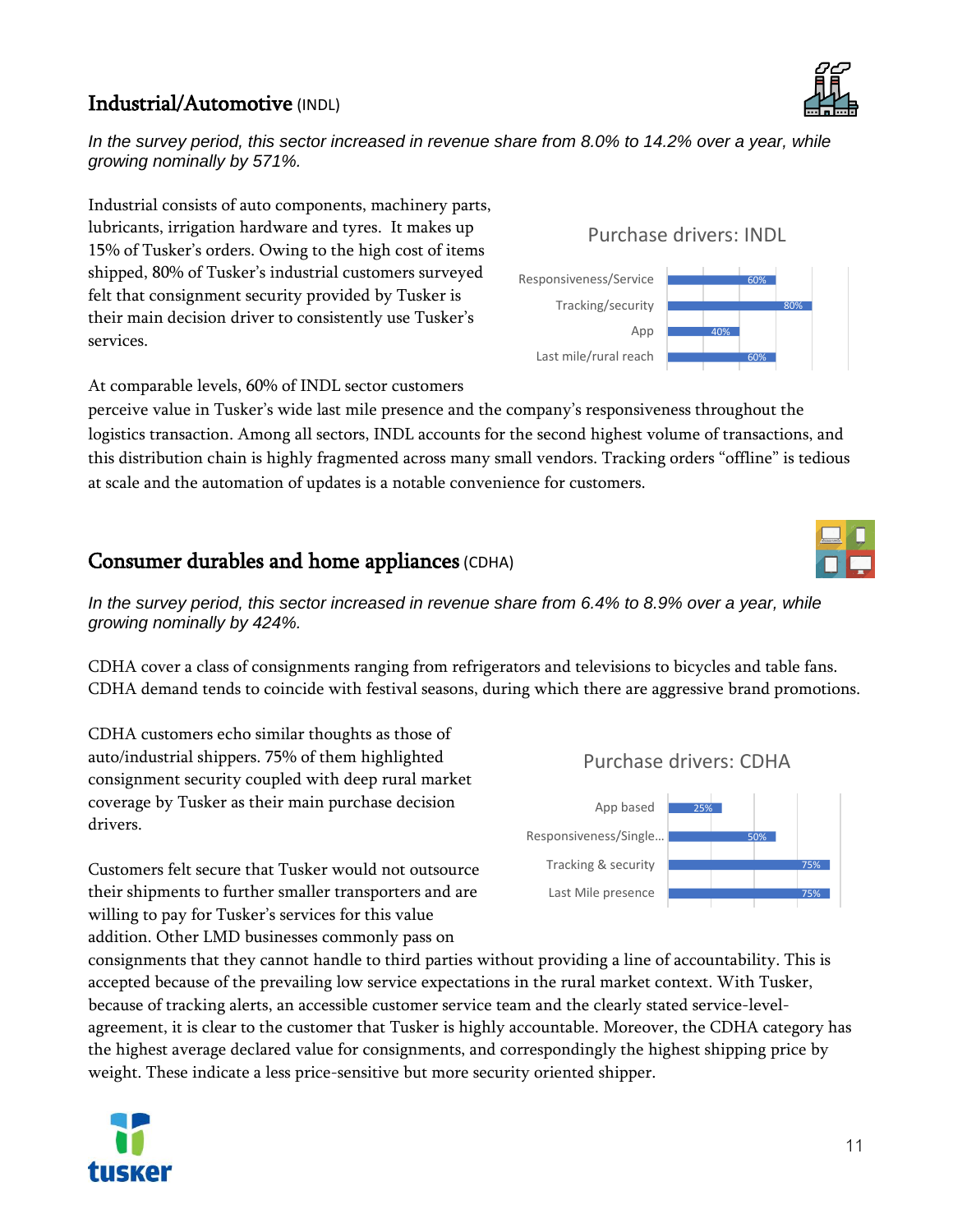

Top 7 Categories: Revenue (May 2018-May 2020)

The trend of sum of Price Actual for ACT\_CREATED\_ON Month. Color shows details about Product Category. The data is filtered on ACT\_CREATED\_ON and ACT\_CREATED\_ON Month. The ACT\_CREATED\_ON filter ranges from 01/02/2018 10:16:27 AM to 31/05/2020 8:29:00 PM. The ACT\_CREATED\_ON Month filter keeps January, May, August and December. The view is filtered on Product Category, which has multiple members selected.

### Sector comparisons

FMCG and Pharma were the top 2 sectors comprising 20.8% and 14% of revenue respectively, on average across the year. Both sectors have consistent demand, but due to growing traction in new sectors, their share of revenue decreased. They also comprise 24% and 14% of shipped weight respectively, demonstrating that Pharma has the highest revenue for unit of weight. The pharma customers have indicated reliability value addition – consignment security and tracking as top purchase drivers, followed by accessibility with multiple collection points, all of which Tusker offers. This gives Tusker insights to tailor their pitch to tap into new pharma customers while expanding to new rural geographies. A conclusion Tusker has been able to draw is that increase in pharma customers can increase revenue per shipped weight of overall consignment mix.

The FMCG sector is cost sensitive but relatively less time sensitive. Possibly due to tighter distribution margins in this sector, and merchandise value being less dense in comparison to some of the other sectors. Based on survey results, Tusker feel that their expansion into more disperse rural areas will win them more business from existing FMCG customers and this will inform Tusker's communication strategy on geographical coverage per sector.

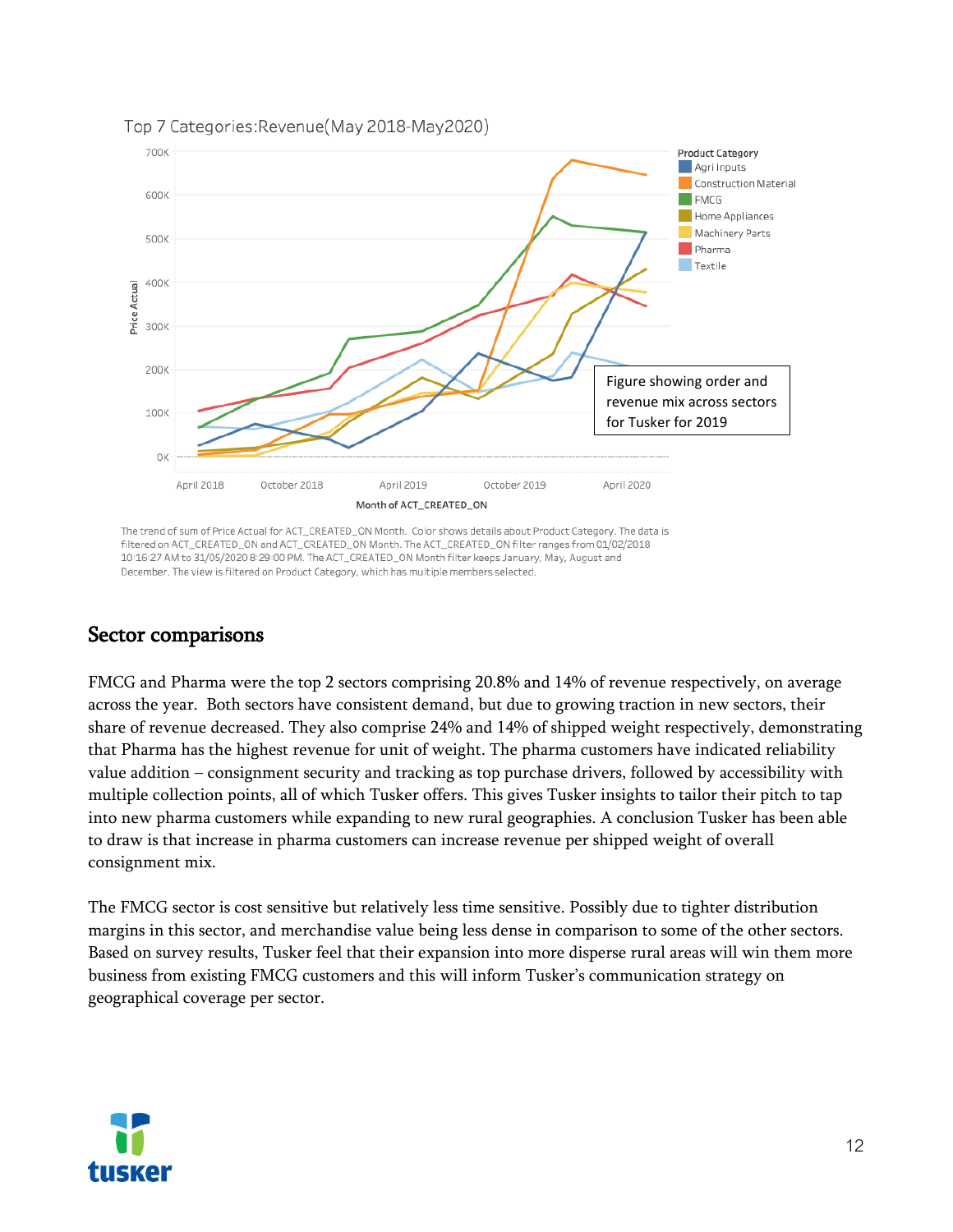Both INDL & CDHA customers found accessibility and reliability offered by Tusker as their decision drivers to opt for Tusker's logistics services. This means because INDL & CDHA consistently make up 25% orders and are high priced items, Tusker can look to offer premium services and customer engagement for Tusker's future pilots involving credit integration. For the construction segment, which is approximately 13% of average monthly orders, Tusker has learnt from this survey that these larger Carrying & Forwarding (C&F) customers, who are often on monthly payment cycles, have high regard for value-added services such as continuous real-time vehicle tracking, enterprise account portal/ dispatcher dashboard, transaction history and analytics. This informs Tusker's strategy to win new customers for the construction and hardware segment. Taking its cue from customer survey, Tusker will continue to engage with textile market porters as stakeholders and incentivise them to act as channel partners in much the same way as the company has with mini-truck drivers. By expanding visibility to encompass the entire consignment journey, it will enhance our ability to track and secure the delivery. Additionally, given the level of familiarity the porters have with shippers, if they were to be Tusker affiliates, our brand engagement to the dispatcher and sense of accessibility would be increased.

While this survey analysis is a success for Tusker in understanding their customers' purchase drivers and feedback into Tusker's strategy for scaling up their services for diverse sectors they serve, a further understanding developed from this learning exercise is that for priority sectors contributing most to Tusker's business, Tusker need to develop more insights into rural markets to strengthen their understanding of impact of their services from end-consumers' perspective. This will assist Tusker to improve their offering to distribution stakeholders to ultimately benefit end consumers.

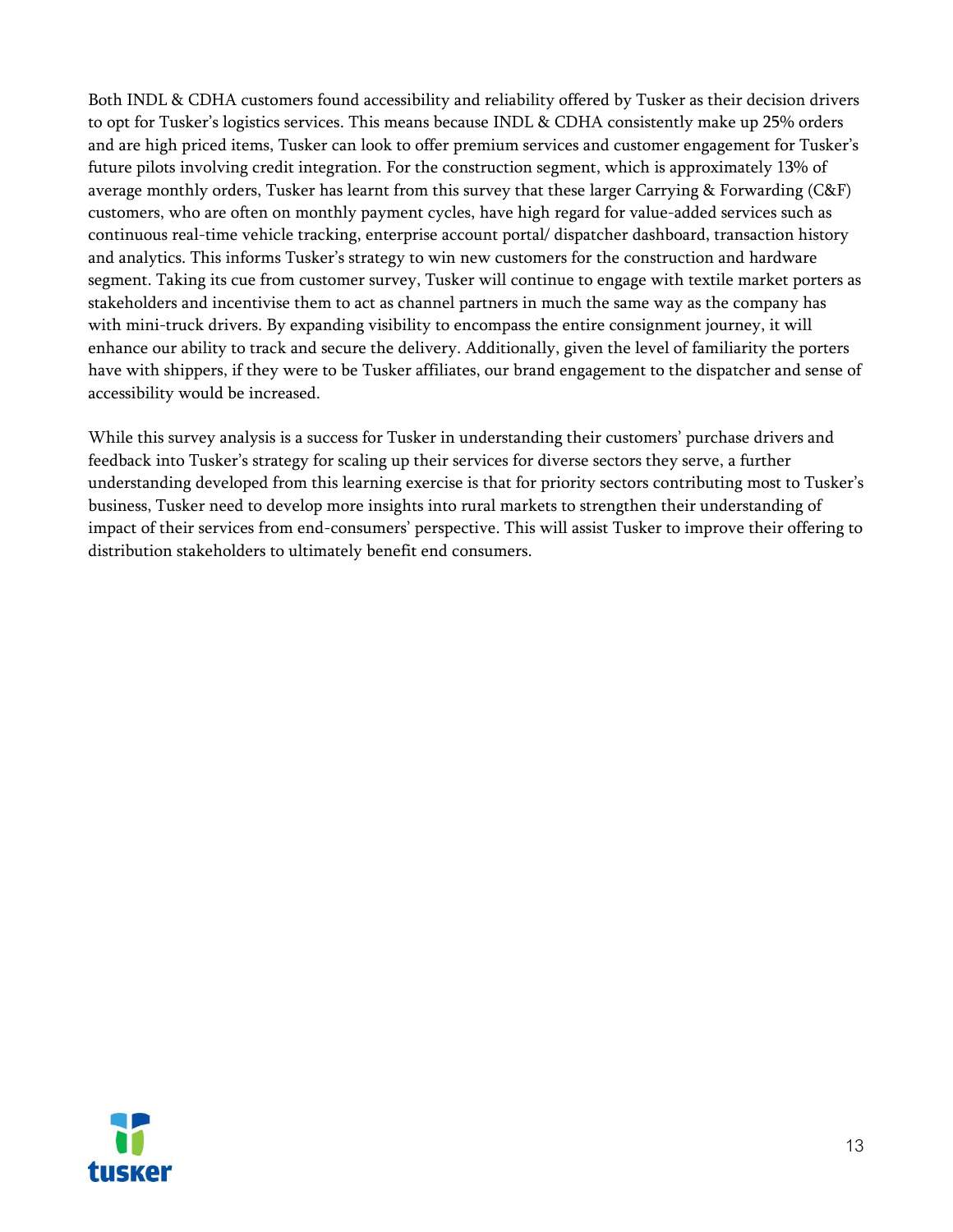In order to build a viable last-mile distribution business, Tusker has had to build a diverse cross-sector portfolio which could reach both the volume and unit profitability needed. Each sector has their own requirements and hence unique purchase drivers that Tusker has addressed in the previous sections. However, the following purchase drivers seem to cut across all sectors and have hence emerged as keen themes driving Tusker's strategy for the future:

#### Strategic territory expansion can escalate client partnerships (Reliability)

• Many customers have distribution territories much larger than Tusker's service area, and as such they must engage with multiple freight vendors. Although distributors would want to avoid overreliance on a single vendor, they also see managing too great a number of small transporters to be a drain on resources. Tusker's growing service reach is accordingly met with enthusiasm from distributors who are keen on allocating more work to us, and further giving exclusive share of existing territory being served. In time these relationships have the opportunity to escalate into deeper and more exclusive partnerships.

#### The expectation of security and accountability is expanding (Reliability)

• Although the necessity of making claims for loss and damage are rare, the understanding that Tusker pledges a high level of responsibility for the safety of consignments allows trust levels to mature quickly. Track and trace visibility and digital notifications are tangible manifestations of the security of the consignment. Further to this, the Tusker customer service desk is accessible in a way that is exceptional for the last-mile segment of the logistics sector. For queries, the customer does not call a dispatcher's depot, but rather an office with trained agents accessing their complete order details. The Tusker sales teams, while pitching transaction renewal with customers, have collated feedback that reinforces the conclusion that security is a valued advantage over competitors.

#### Low cost isn't everything (Affordability)

- Low freight rates are very important at the initial stages of the customer relationship. This is to be expected in so far as there is a continuance of a negotiation posture. Unlike relationships with product vendors, however, there is a great deal of turnover when it comes to freight service providers. The inconsistent and disorganised nature of the informal freight sector necessitates that they are active in managing service levels, for which they use price negotiation as a lever. Generally, large enterprise customers in FMCG are among the most price sensitive, and yet we have evidence that they are open to paying more once service levels stabilise at an acceptable level. We understand from this that customers can be motivated by high service levels and value-added offerings to pay more.
- This is also in keeping with our own data that our freight charges on average amount to <1% of the declared value of consignments. Despite the variance in accepted distribution margins across sectors, this represents, in all cases, a very low fraction. This suggests there to be a much greater capacity for expenditure.